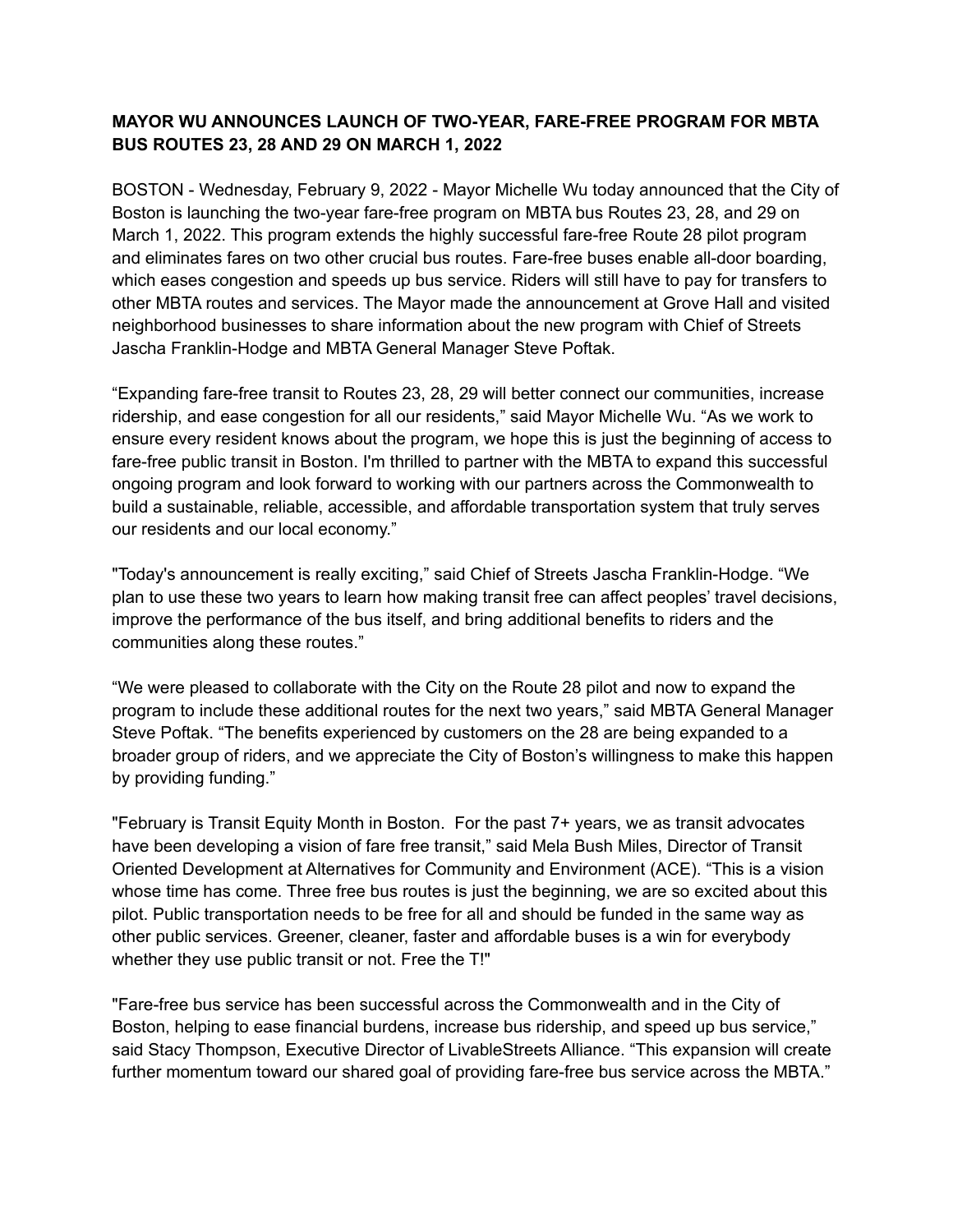The 23 Bus route (Ashmont to Dorchester Center, Grove Hall & Ruggles), the 28 Bus route (Mattapan Square, up Blue Hill Ave. to Nubian Square & Ruggles) and the 29 Bus route (Mattapan Square, up Blue Hill Ave. to Jackson Square) each serve a diverse ridership, and all three travel through and along Blue Hill Avenue, an important corridor connecting riders who are underserved by the existing transit network. Blue Hill Avenue has been identified by Livable Streets Alliance as one of the corridors that should be prioritized for improvements to increase reliability and boost ridership, which the City is working to address through the Blue Hill Ave Redesign Plan.

These three routes are some of the routes with the highest ridership throughout the City of Boston. Route 23 serves over 100,000 monthly riders, runs past Madison Park Technical Vocational High School, the Grove Hall Branch of the Boston Public Library and various places of worship. The route also intersects with Columbus Avenue, home to the first center-running bus lane in New England, demonstrating the potential to combine fare-free transit with modern transit infrastructure to reduce local air pollution, ease congestion and speed up service. After fares were eliminated in August 2021, Route 28 saw ridership increase to over 90 percent of pre-pandemic levels with over 12,000 riders every day, making it the most popular route in the system. Route 29 intersects with Route 28 and runs past Egleston Square Branch of the Boston Public Library, and several Boston Housing Authority developments, including the Franklin Field Apartments and the Doris Bunté Apartments.

"The fare-free 28 bus has been a blessing to myself and my community," said Peggy James, MBTA 28 bus rider and Boston resident. "All of my daily activities, including going grocery shopping, heading to the laundry, and picking up my medicine, have been made easier due to this program. Since the fare-free program was implemented, my commutes have been a lot more enjoyable, with less hiccups and stalling at bus stops along the route."

"It's a huge convenience to know that I don't have to worry about some of the financial burden that this pandemic has brought," said Brittany Appleberry, MBTA 28 bus rider and Boston resident. "It feels good to know that I am able to ride for free and continue to get the same service. I would like to thank Mayor Wu and everyone who had a part in this pilot."

The Boston Transportation Department has been working with the MBTA to manage the 28 bus pilot program that was first launched in August last year, including partnering on a comprehensive evaluation of the Route 28 bus pilot. The evaluation includes analysis of ridership and service reliability data as well as interviews with bus riders to get their views on the benefits of the pilot. The analysis suggests that by enabling all-door boarding, fare-free service reduced dwell time – the amount of time the bus stopped to allow passengers to board – decreased by more than 20 percent. A full evaluation of the Route 28 Bus pilot program will be available later this month at boston.gov

The City of Boston and MBTA have been meeting regularly and partnering to work out specifics of the program and deliver the benefits of fare-free service to riders. The program will be funded through the \$8 million ARPA allocation. Cities across the Commonwealth and the United States